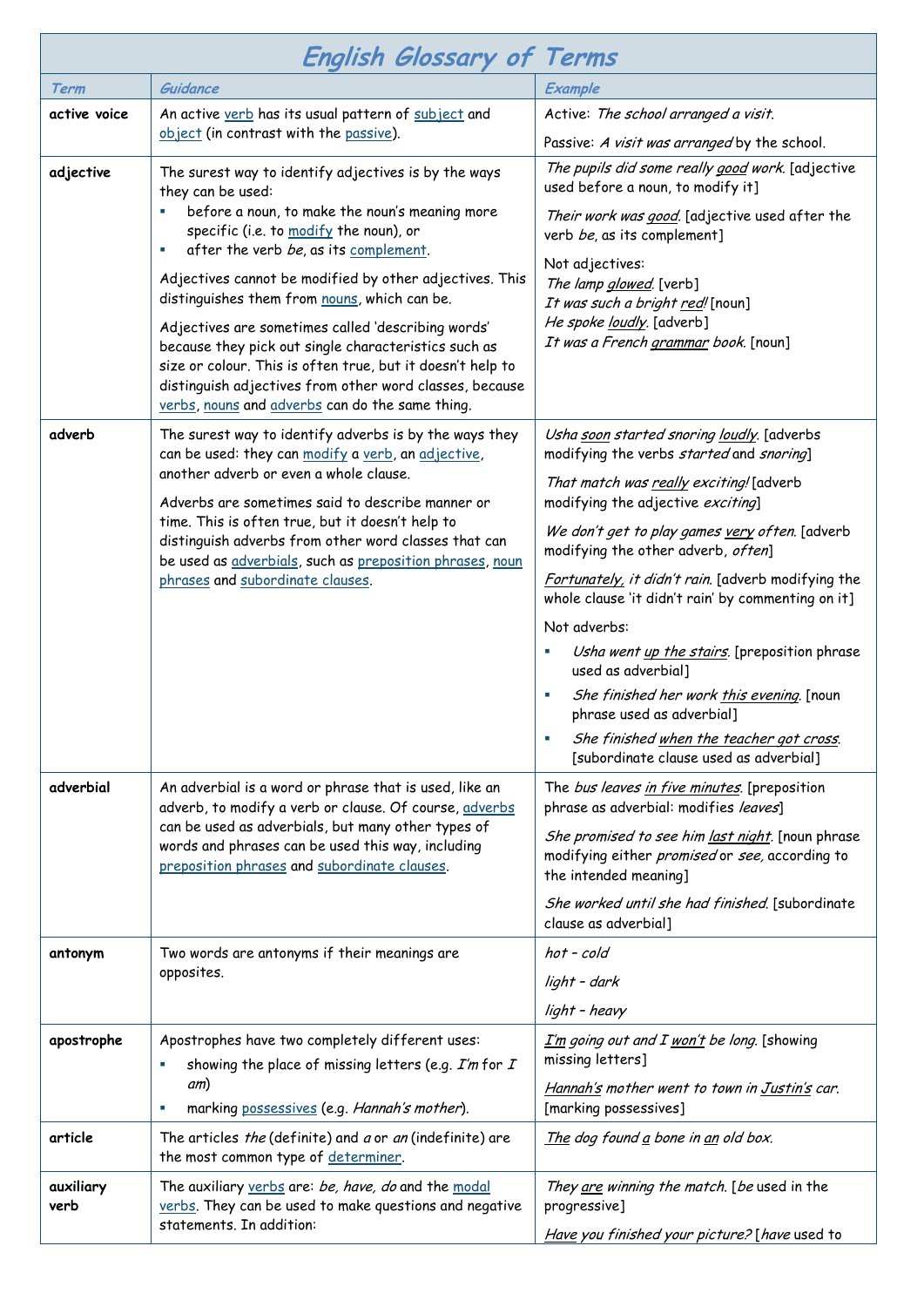| <b>English Glossary of Terms</b> |                                                                                                                                                                                                         |                                                                                                                                                         |
|----------------------------------|---------------------------------------------------------------------------------------------------------------------------------------------------------------------------------------------------------|---------------------------------------------------------------------------------------------------------------------------------------------------------|
| Term                             | Guidance                                                                                                                                                                                                | Example                                                                                                                                                 |
|                                  | be is used in the progressive and passive<br>T,                                                                                                                                                         | make a question, and the perfect]                                                                                                                       |
|                                  | have is used in the perfect<br>×<br>do is used to form questions and negative<br>T,<br>statements if no other auxiliary verb is present                                                                 | No, I don't know him. [do used to make a<br>negative; no other auxiliary is present]                                                                    |
|                                  |                                                                                                                                                                                                         | Will you come with me or not? [modal verb will<br>used to make a question about the other person's<br>willingness]                                      |
| clause                           | A clause is a special type of phrase whose head is a                                                                                                                                                    | It was raining. [single-clause sentence]                                                                                                                |
|                                  | verb. Clauses can sometimes be complete sentences.<br>Clauses may be main or subordinate.                                                                                                               | It was raining but we were indoors. [two finite<br>clauses]                                                                                             |
|                                  | Traditionally, a clause had to have a finite verb, but<br>most modern grammarians also recognise non-finite<br>clauses.                                                                                 | <u>If you are coming to the party</u> , please let us<br>know. [finite subordinate clause inside a finite<br>main clause]                               |
|                                  |                                                                                                                                                                                                         | Usha went upstairs to play on her computer.<br>[non-finite clause]                                                                                      |
| cohesion                         | A text has cohesion if it is clear how the meanings of<br>its parts fit together. Cohesive devices can help to do<br>this.                                                                              | A visit has been arranged for <i>Year 6</i> , to the<br>Mountain Peaks Field Study Centre, leaving<br>school at 9.30am. This is an overnight visit. The |
|                                  | In the example, there are repeated references to the<br>same thing (shown by the different style pairings), and<br>the logical relations, such as time and cause, between<br>different parts are clear. | centre has beautiful grounds and a nature trail.<br>During the afternoon, <i>the children</i> will follow the<br>trail.                                 |
| cohesive<br>device               | Cohesive devices are words used to show how the<br>different parts of a text fit together. In other words,<br>they create cohesion.                                                                     | Julia's dad bought her a football. The football<br>was expensive! [determiner; refers us back to a<br>particular football]                              |
|                                  | Some examples of cohesive devices are:<br>determiners and pronouns, which can refer back to<br>earlier words                                                                                            | Joe was given a bike for Christmas. He liked it<br>very much. [the pronouns refer back to Joe and<br>the bike]                                          |
|                                  | conjunctions and adverbs, which can make relations<br>between words clear                                                                                                                               | We'll be going shopping before we go to the park.<br>[conjunction; makes a relationship of time clear]                                                  |
|                                  | ellipsis of expected words.<br>×                                                                                                                                                                        | I'm afraid we're going to have to wait for the<br>next train. Meanwhile, we could have a cup of tea.<br>[adverb; refers back to the time of waiting]    |
|                                  |                                                                                                                                                                                                         | Where are you going? [ ] To school! [ellipsis of<br>the expected words I'm going; links the answer<br>back to the question]                             |
| complement                       | A verb's subject complement adds more information<br>about its subject, and its object complement does the                                                                                              | She is our teacher. [adds more information about<br>the subject, she]                                                                                   |
|                                  | same for its object.<br>Unlike the verb's object, its complement may be an                                                                                                                              | They seem very competent. [adds more<br>information about the subject, they]                                                                            |
|                                  | adjective. The verb be normally has a complement.                                                                                                                                                       | Learning makes me happy. [adds more information<br>about the object, me]                                                                                |
| compound,<br>compounding         | A compound word contains at least two root words in its<br>morphology; e.g. whiteboard, superman. Compounding is<br>very important in English.                                                          | blackbird, blow-dry, bookshop, ice-cream, English<br>teacher, inkjet, one-eyed, bone-dry, baby-sit,<br>daydream, outgrow                                |
| conjunction                      | A conjunction links two words or phrases together.<br>There are two main types of conjunctions:                                                                                                         | James bought a bat and ball. [links the words bat<br>and ball as an equal pair]                                                                         |
|                                  | co-ordinating conjunctions (e.g. and) link two words<br>or phrases together as an equal pair                                                                                                            | Kylie is young but she can kick the ball hard.<br>[links two clauses as an equal pair]                                                                  |
|                                  | subordinating conjunctions (e.g. when) introduce a                                                                                                                                                      | Everyone watches when Kyle does back-flips.                                                                                                             |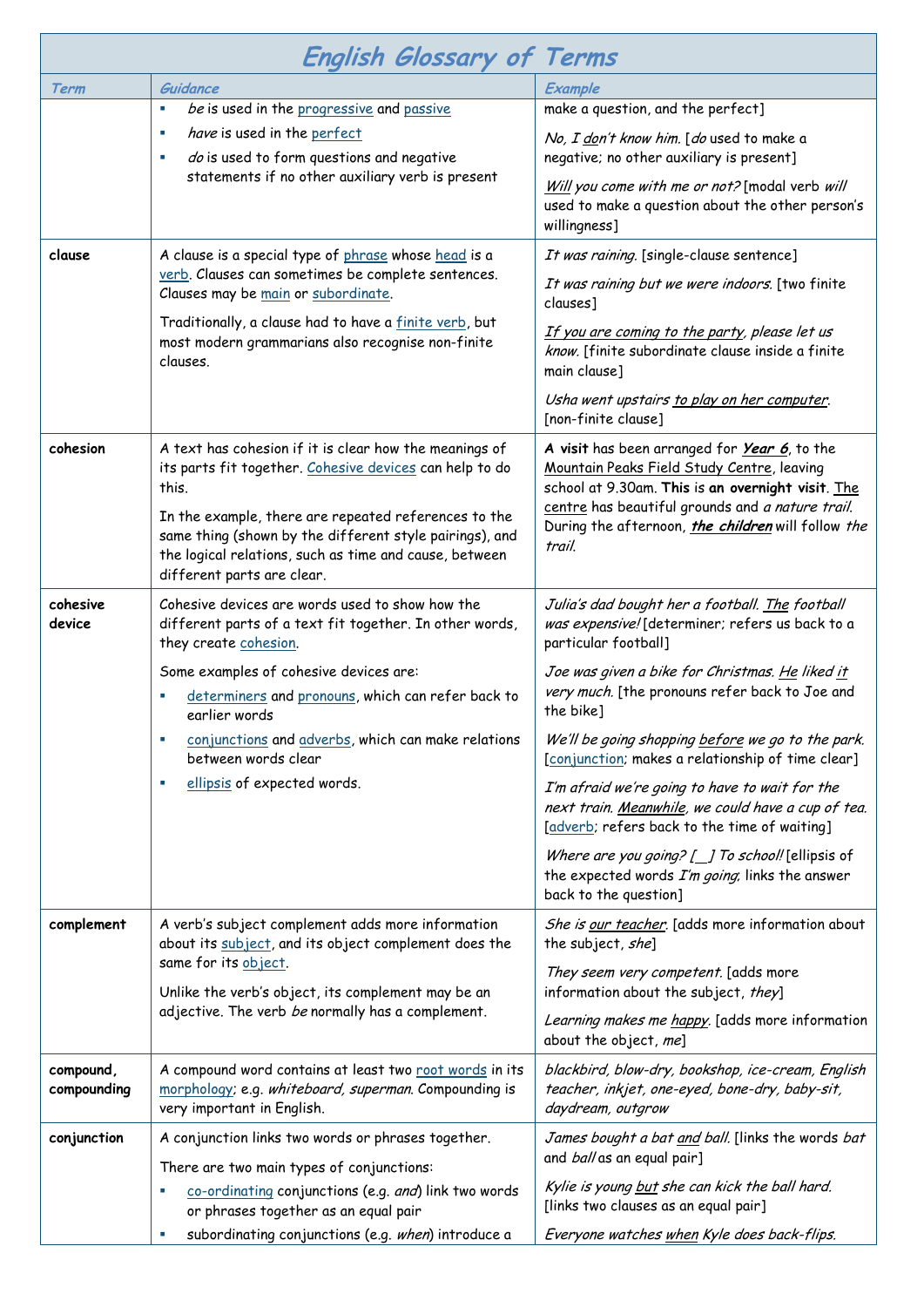| <b>English Glossary of Terms</b> |                                                                                                                    |                                                                                                                          |
|----------------------------------|--------------------------------------------------------------------------------------------------------------------|--------------------------------------------------------------------------------------------------------------------------|
| Term                             | Guidance                                                                                                           | Example                                                                                                                  |
|                                  | subordinate clause.                                                                                                | [introduces a subordinate clause]                                                                                        |
|                                  |                                                                                                                    | Joe can't practise kicking because he's injured.<br>[introduces a subordinate clause]                                    |
| consonant                        | A sound which is produced when the speaker closes off<br>or obstructs the flow of air through the vocal tract,     | /p/ [flow of air stopped by the lips, then<br>released]                                                                  |
|                                  | usually using lips, tongue or teeth.<br>Most of the letters of the alphabet represent                              | /t/ [flow of air stopped by the tongue touching<br>the roof of the mouth, then released]                                 |
|                                  | consonants. Only the letters a, e, i, o, u and y can<br>represent vowel sounds.                                    | /f/ [flow of air obstructed by the bottom lip<br>touching the top teeth]                                                 |
|                                  |                                                                                                                    | /s/ [flow of air obstructed by the tip of the<br>tonque touching the gum line]                                           |
| continuous                       | See progressive                                                                                                    |                                                                                                                          |
| co-ordinate,<br>co-ordination    | Words or phrases are co-ordinated if they are linked as<br>an equal pair by a co-ordinating conjunction (i.e. and, | Susan and Amra met in a café. [links the words<br>Susan and Amra as an equal pair]                                       |
|                                  | but, or).<br>In the examples on the right, the co-ordinated                                                        | They talked and drank tea for an hour. [links<br>two clauses as an equal pair]                                           |
|                                  | elements are shown in bold, and the conjunction is<br>underlined.<br>The difference between co-ordination and      | Susan got a bus but Amra walked [links two<br>clauses as an equal pair]                                                  |
|                                  | subordination is that, in subordination, the two linked<br>elements are not equal.                                 | Not co-ordination: They ate before they met.<br>[before introduces a subordinate clause]                                 |
| determiner                       | A determiner specifies a noun as known or unknown, and<br>it goes before any modifiers (e.g. adjectives or other   | the home team [article, specifies the team as<br>known]                                                                  |
|                                  | nouns).<br>Some examples of determiners are:                                                                       | a good team [article, specifies the team as<br>unknown]                                                                  |
|                                  | articles (the, a or an)                                                                                            | that pupil [demonstrative, known]                                                                                        |
|                                  | demonstratives (e.g. this, those)                                                                                  | Julia's parents [possessive, known]                                                                                      |
|                                  | possessives (e.g. my, your)<br>T,                                                                                  | some big boys [quantifier, unknown]                                                                                      |
|                                  | quantifiers (e.g. some, every).<br>T,                                                                              | Contrast: home the team, big some boys [both<br>incorrect, because the determiner should come<br>before other modifiers] |
| digraph                          | A type of grapheme where two letters represent one                                                                 | The digraph ea in each is pronounced /i:/.                                                                               |
|                                  | phoneme.                                                                                                           | The digraph $\frac{sh}{sh}$ in $\frac{sh}{sh}$ is pronounced /f/.                                                        |
|                                  | Sometimes, these two letters are not next to one<br>another; this is called a split digraph.                       | The split digraph <i>i-e</i> in line is pronounced /ai/.                                                                 |
| ellipsis                         | Ellipsis is the omission of a word or phrase which is<br>expected and predictable.                                 | Frankie waved to Ivana and she watched her<br>drive away.                                                                |
|                                  |                                                                                                                    | She did it because she wanted to do it.                                                                                  |
| etymology                        | A word's etymology is its history: its origins in earlier<br>forms of English or other languages, and how its form | The word school was borrowed from a Greek<br>word ó÷ïëP (skholé) meaning 'leisure'.                                      |
|                                  | and meaning have changed. Many words in English have<br>come from Greek, Latin or French.                          | The word verb comes from Latin verbum, meaning<br>'word'.                                                                |
|                                  |                                                                                                                    | The word mutton comes from French mouton,<br>meaning 'sheep'.                                                            |
| finite verb                      | Every sentence typically has at least one verb which is                                                            | Lizzie does the dishes every day. [present tense]                                                                        |
|                                  | either past or present tense. Such verbs are called<br>'finite'. The imperative verb in a command is also finite.  | Even Hana did the dishes yesterday. [past tense]                                                                         |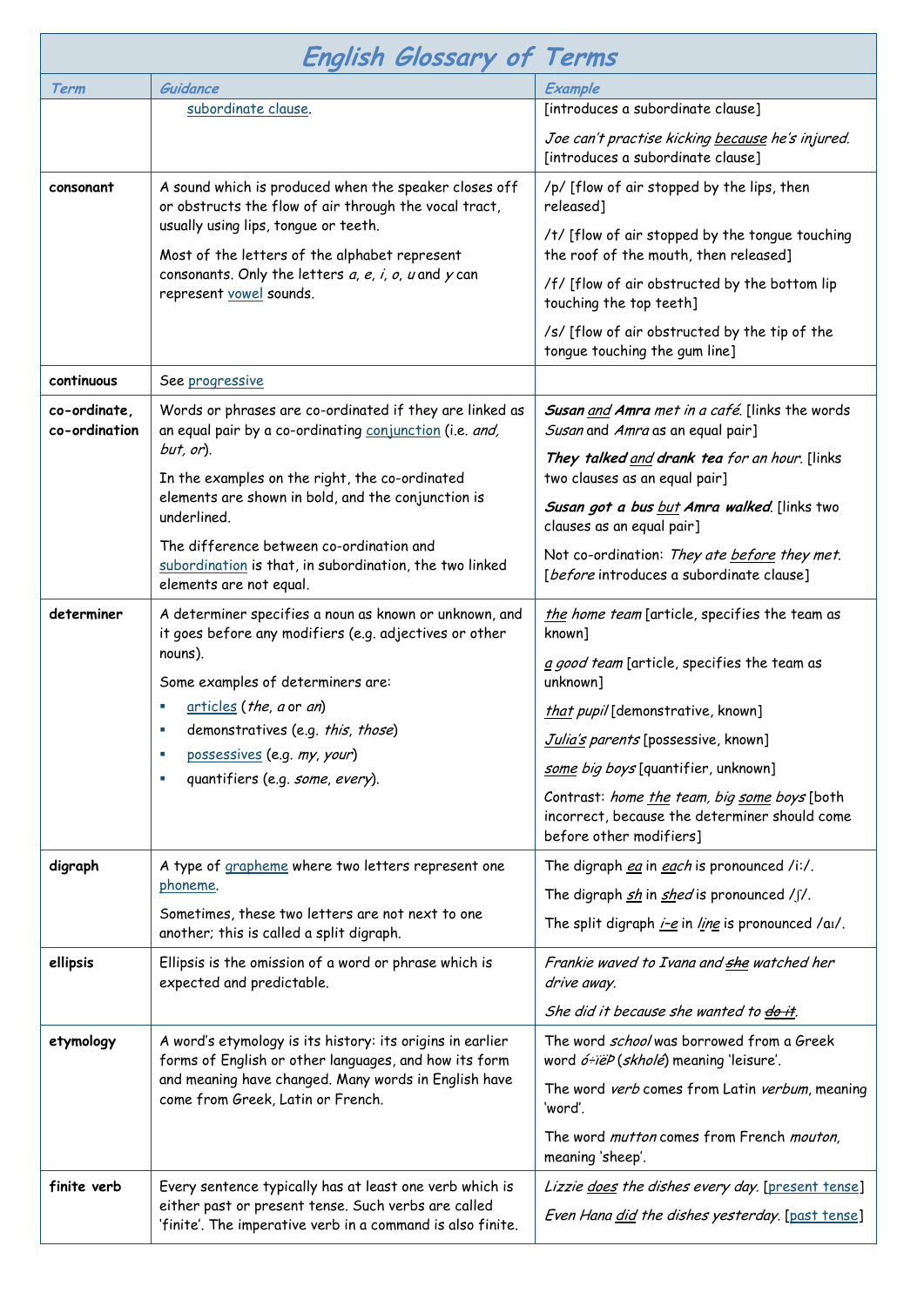| <b>English Glossary of Terms</b> |                                                                                                                                                                   |                                                                                                     |
|----------------------------------|-------------------------------------------------------------------------------------------------------------------------------------------------------------------|-----------------------------------------------------------------------------------------------------|
| Term                             | Guidance                                                                                                                                                          | Example                                                                                             |
|                                  | Verbs that are not finite, such as participles or                                                                                                                 | Do the dishes, Naser! [imperative]                                                                  |
|                                  | infinitives, cannot stand on their own: they are linked to                                                                                                        | Not finite verbs:                                                                                   |
|                                  | another verb in the sentence.                                                                                                                                     | I have done them. [combined with the finite<br>verb have]                                           |
|                                  |                                                                                                                                                                   | I will do them. [combined with the finite<br>verb will]                                             |
|                                  |                                                                                                                                                                   | I want to do them! [combined with the finite<br>verb want]                                          |
| fronting,                        | A word or phrase that normally comes after the verb                                                                                                               | Before we begin, make sure you've got a pencil.                                                     |
| fronted                          | may be moved before the verb: when this happens, we<br>say it has been 'fronted'. For example, a fronted<br>adverbial is an adverbial which has been moved before | [Without fronting: Make sure you've got a pencil<br>before we begin.]                               |
|                                  | the verb.                                                                                                                                                         | The day after tomorrow, I'm visiting my<br>granddad.                                                |
|                                  | When writing fronted phrases, we often follow them<br>with a comma.                                                                                               | [Without fronting: I'm visiting my granddad the<br>day after tomorrow.]                             |
| future                           | Reference to future time can be marked in a number of<br>different ways in English. All these ways involve the use                                                | He will leave tomorrow. [present-tense will<br>followed by infinitive leave]                        |
|                                  | of a present-tense verb.<br>See also tense.                                                                                                                       | He may leave tomorrow. [present-tense may<br>followed by infinitive leave]                          |
|                                  | Unlike many other languages (such as French, Spanish or                                                                                                           | He leaves tomorrow. [present-tense leaves]                                                          |
|                                  | Italian), English has no distinct 'future tense' form of<br>the verb comparable with its present and past tenses.                                                 | He is going to leave tomorrow. [present tense is<br>followed by going to plus the infinitive leave] |
| <b>GPC</b>                       | See grapheme-phoneme correspondences.                                                                                                                             |                                                                                                     |
| grapheme                         | A letter, or combination of letters, that corresponds to<br>a single phoneme within a word.                                                                       | The grapheme $t$ in the words $ten, bet$ and $ate$<br>corresponds to the phoneme /t/.               |
|                                  |                                                                                                                                                                   | The grapheme ph in the word dolphin<br>corresponds to the phoneme /f/.                              |
| grapheme-<br>phoneme             | The links between letters, or combinations of letters<br>(graphemes) and the speech sounds (phonemes) that                                                        | The grapheme $s$ corresponds to the phoneme /s/<br>in the word see, but                             |
| corresponden                     | they represent.                                                                                                                                                   | it corresponds to the phoneme /z/ in the word                                                       |
| ces                              | In the English writing system, graphemes may<br>correspond to different phonemes in different words.                                                              | easy.                                                                                               |
| head                             | See phrase.                                                                                                                                                       |                                                                                                     |
| homonym                          | Two different words are homonyms if they both look<br>exactly the same when written, and sound exactly the                                                        | Has he left yet? Yes - he went through the door<br>on the left.                                     |
|                                  | same when pronounced.                                                                                                                                             | The noise a dog makes is called a bark. Trees<br>have bark.                                         |
| homophone                        | Two different words are homophones if they sound                                                                                                                  | <u>hear, here</u>                                                                                   |
|                                  | exactly the same when pronounced.                                                                                                                                 | <u>some, sum</u>                                                                                    |
| infinitive                       | A verb's infinitive is the basic form used as the head-<br>word in a dictionary (e.g. walk, be).                                                                  | I want to walk.<br>I will be quiet.                                                                 |
|                                  | Infinitives are often used:                                                                                                                                       |                                                                                                     |
|                                  | after <i>to</i>                                                                                                                                                   |                                                                                                     |
|                                  | after modal verbs.                                                                                                                                                |                                                                                                     |
| inflection                       | When we add -ed to walk, or change mouse to mice, this                                                                                                            | dogs is an inflection of dog.                                                                       |
|                                  | change of morphology produces an inflection ('bending')<br>of the basic word which has special grammar (e.g. past                                                 | went is an inflection of go.                                                                        |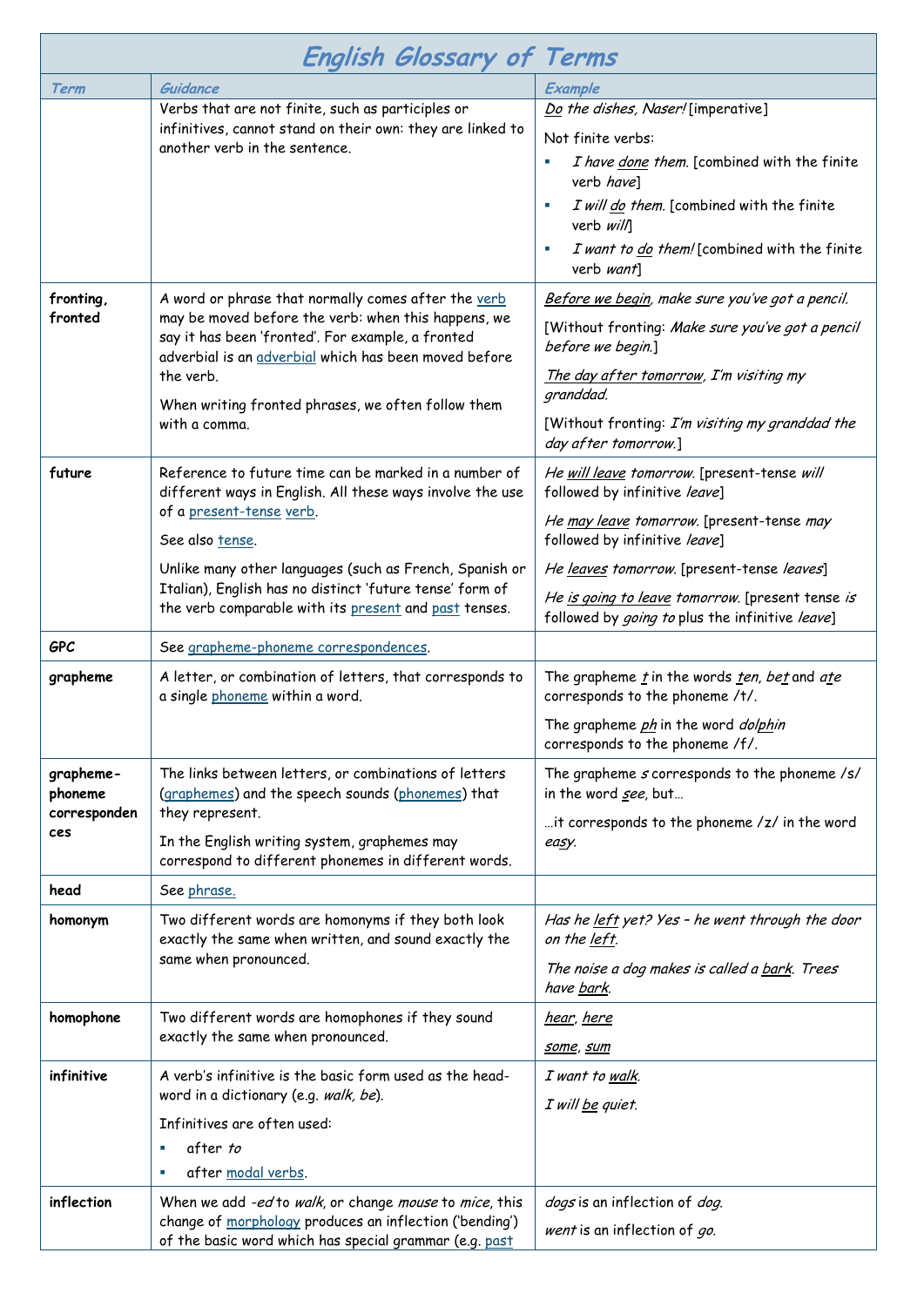|                      | <b>English Glossary of Terms</b>                                                                                                                                                                                                                                                                                                                                                                                                                                                                                                                                                                                                                                                                                             |                                                                                                                                                                                                                                                                                                                                                                                                                                                           |
|----------------------|------------------------------------------------------------------------------------------------------------------------------------------------------------------------------------------------------------------------------------------------------------------------------------------------------------------------------------------------------------------------------------------------------------------------------------------------------------------------------------------------------------------------------------------------------------------------------------------------------------------------------------------------------------------------------------------------------------------------------|-----------------------------------------------------------------------------------------------------------------------------------------------------------------------------------------------------------------------------------------------------------------------------------------------------------------------------------------------------------------------------------------------------------------------------------------------------------|
| <b>Term</b>          | Guidance                                                                                                                                                                                                                                                                                                                                                                                                                                                                                                                                                                                                                                                                                                                     | Example                                                                                                                                                                                                                                                                                                                                                                                                                                                   |
|                      | tense or plural). In contrast, adding -er to walk<br>produces a completely different word, walker, which is<br>part of the same word family. Inflection is sometimes<br>thought of as merely a change of ending, but, in fact,<br>some words change completely when inflected.                                                                                                                                                                                                                                                                                                                                                                                                                                               | better is an inflection of good.                                                                                                                                                                                                                                                                                                                                                                                                                          |
| intransitive<br>verb | A verb which does not need an object in a sentence to<br>complete its meaning is described as intransitive. See<br>transitive verb'.                                                                                                                                                                                                                                                                                                                                                                                                                                                                                                                                                                                         | We all laughed.<br>We would like to stay longer, but we must leave.                                                                                                                                                                                                                                                                                                                                                                                       |
| main clause          | A sentence contains at least one clause which is not a<br>subordinate clause; such a clause is a main clause. A<br>main clause may contain any number of subordinate<br>clauses.                                                                                                                                                                                                                                                                                                                                                                                                                                                                                                                                             | It was raining but the sun was shining. [two main<br>clauses]<br>The man who wrote it told me that it was true.<br>[one main clause containing two subordinate<br>clauses.1<br>She said, "It rained all day." [one main clause<br>containing another.]                                                                                                                                                                                                    |
| modal verb           | Modal verbs are used to change the meaning of other<br>verbs. They can express meanings such as certainty,<br>ability, or obligation. The main modal verbs are will,<br>would, can, could, may, might, shall, should, must and<br>ought.<br>A modal verb only has finite forms and has no suffixes<br>(e.g. $I \, sing$ - he sings, but not $I \, must$ - he musts).                                                                                                                                                                                                                                                                                                                                                         | I can do this maths work by myself.<br>This ride may be too scary for you!<br>You should help your little brother.<br>Is it going to rain? Yes, it might.<br>Canning swim is important. [not possible because<br>can must be finite; contrast: Being able to swim<br>is important, where being is not a modal verb]                                                                                                                                       |
| modify,<br>modifier  | One word or phrase modifies another by making its<br>meaning more specific.<br>Because the two words make a phrase, the 'modifier' is<br>normally close to the modified word.                                                                                                                                                                                                                                                                                                                                                                                                                                                                                                                                                | In the phrase primary-school teacher.<br>teacher is modified by primary-school (to<br>mean a specific kind of teacher)<br>school is modified by primary (to mean a<br>٠<br>specific kind of school).                                                                                                                                                                                                                                                      |
| morphology           | A word's morphology is its internal make-up in terms of<br>root words and suffixes or prefixes, as well as other<br>kinds of change such as the change of mouse to mice.<br>Morphology may be used to produce different<br>inflections of the same word (e.g. boy - boys), or<br>entirely new words (e.g. boy - boyish) belonging to the<br>same word family.<br>A word that contains two or more root words is a<br>compound (e.g. news+paper, ice+cream).                                                                                                                                                                                                                                                                  | dogs has the morphological make-up: dog + s.<br>unhelpfulness has the morphological make-up:<br>$unhelpful + ness$<br>where unhelpful = $un + helpful$<br>I.<br>and $helpful = help + ful$                                                                                                                                                                                                                                                                |
| noun                 | The surest way to identify nouns is by the ways they<br>can be used after determiners such as the for<br>example, most nouns will fit into the frame "The __<br>matters/matter."<br>Nouns are sometimes called 'naming words' because they<br>name people, places and 'things'; this is often true, but<br>it doesn't help to distinguish nouns from other word<br>classes. For example, prepositions can name places and<br>verbs can name 'things' such as actions.<br>Nouns may be classified as common (e.g. boy, day) or<br>proper (e.g. Ivan, Wednesday), and also as countable<br>(e.g. thing, boy) or non-countable (e.g. stuff, money).<br>These classes can be recognised by the determiners<br>they combine with. | Our dog bit the burglar on his behind!<br>My big brother did an amazing jump on his<br>skateboard.<br>Actions speak louder than words.<br>Not nouns:<br>He's behind you! [this names a place, but is a<br>Ī.<br>preposition, not a noun]<br>She can jump so high! [this names an action,<br>×<br>but is a verb, not a noun]<br>common, countable: a book, books, two<br>chocolates, one day, fewer ideas<br>common, non-countable: money, some chocolate, |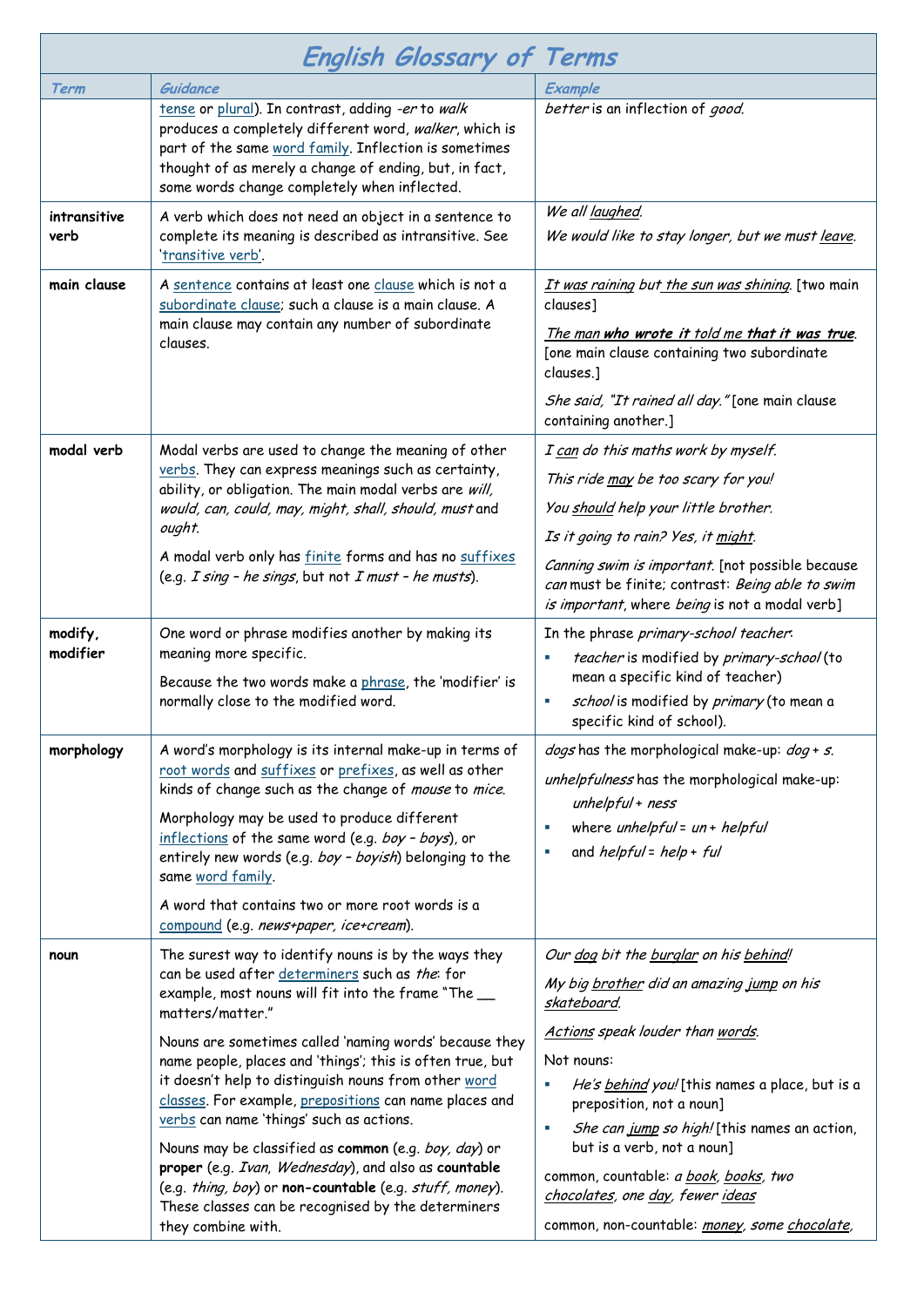| <b>English Glossary of Terms</b> |                                                                                                                                                                                                                                                                                                                                                                                                                                                                                                                   |                                                                                                                                                                                                                                                                                                                                               |
|----------------------------------|-------------------------------------------------------------------------------------------------------------------------------------------------------------------------------------------------------------------------------------------------------------------------------------------------------------------------------------------------------------------------------------------------------------------------------------------------------------------------------------------------------------------|-----------------------------------------------------------------------------------------------------------------------------------------------------------------------------------------------------------------------------------------------------------------------------------------------------------------------------------------------|
| <b>Term</b>                      | Guidance                                                                                                                                                                                                                                                                                                                                                                                                                                                                                                          | <b>Example</b>                                                                                                                                                                                                                                                                                                                                |
|                                  |                                                                                                                                                                                                                                                                                                                                                                                                                                                                                                                   | less imagination                                                                                                                                                                                                                                                                                                                              |
|                                  |                                                                                                                                                                                                                                                                                                                                                                                                                                                                                                                   | proper, countable: Marilyn, London, Wednesday                                                                                                                                                                                                                                                                                                 |
| noun phrase                      | A noun phrase is a phrase with a noun as its head, e.g.<br>some foxes, foxes with bushy tails. Some grammarians                                                                                                                                                                                                                                                                                                                                                                                                   | Adult foxes can jump. [adult modifies foxes, so<br>adult belongs to the noun phrase]                                                                                                                                                                                                                                                          |
|                                  | recognise one-word phrases, so that foxes are<br>multiplying would contain the noun foxes acting as the<br>head of the noun phrase foxes.                                                                                                                                                                                                                                                                                                                                                                         | Almost all healthy adult foxes in this area can<br>jump. [all the other words help to modify foxes,<br>so they all belong to the noun phrase]                                                                                                                                                                                                 |
| object                           | An object is normally a noun, pronoun or noun phrase<br>that comes straight after the verb, and shows what the<br>verb is acting upon.<br>Objects can be turned into the subject of a passive<br>verb, and cannot be adjectives (contrast with                                                                                                                                                                                                                                                                    | Year 2 designed puppets. [noun acting as object]<br>I like that. [pronoun acting as object]<br>Some people suggested a pretty display. [noun<br>phrase acting as object]                                                                                                                                                                      |
|                                  | complements).                                                                                                                                                                                                                                                                                                                                                                                                                                                                                                     | Contrast:<br>A display was suggested. [object of active<br>verb becomes the subject of the passive<br>verb]<br>Year 2 designed pretty. [incorrect, because<br>×<br>adjectives cannot be objects]                                                                                                                                              |
| participle                       | Verbs in English have two participles, called 'present<br>participle' (e.g. walking, taking) and 'past participle' (e.g.<br>walked, taken).<br>Unfortunately, these terms can be confusing to                                                                                                                                                                                                                                                                                                                     | He is walking to school. [present participle in a<br>progressive]<br>He has taken the bus to school. [past participle in<br>a perfect]                                                                                                                                                                                                        |
|                                  | learners, because:<br>they don't necessarily have anything to do with<br>present or past time<br>although past participles are used as perfects (e.g.<br>×<br>has eaten) they are also used as passives (e.g. was<br>eaten).                                                                                                                                                                                                                                                                                      | The photo was taken in the rain. [past participle<br>in a passive]                                                                                                                                                                                                                                                                            |
| passive                          | The sentence It was eaten by our dog is the passive of<br>Our dog ate it. A passive is recognisable from:<br>the past participle form eaten<br>×<br>the normal object (it) turned into the subject<br>the normal subject (our dog) turned into an optional<br>×<br>preposition phrase with by as its head<br>the verb be(was), or some other verb such as get.<br>×<br>Contrast active.<br>A verb is not 'passive' just because it has a passive<br>meaning: it must be the passive version of an active<br>verb. | A visit was arranged by the school.<br>Our cat got run over by a bus.<br>Active versions:<br>The school arranged a visit.<br>A bus ran over our cat.<br>×<br>Not passive:<br>He received a warning. [past tense, active<br>received]<br>We had an accident. [past tense, active had]                                                          |
| past tense                       | Verbs in the past tense are commonly used to:<br>talk about the past<br>T,<br>talk about imagined situations<br>×<br>make a request sound more polite.<br>Most verbs take a suffix - ed, to form their past tense,<br>but many commonly-used verbs are irregular.<br>See also tense.                                                                                                                                                                                                                              | Tom and Chris showed me their new TV. [names<br>an event in the past]<br>Antonio went on holiday to Brazil. [names an<br>event in the past; irregular past of go]<br>I wish I had a puppy. [names an imagined<br>situation, not a situation in the past]<br>I was hoping you'd help tomorrow. [makes an<br>implied request sound more polite] |
| perfect                          | The perfect form of a verb generally calls attention to<br>the consequences of a prior event; for example, he has                                                                                                                                                                                                                                                                                                                                                                                                 | She has downloaded some songs. [present<br>perfect; now she has some songs]                                                                                                                                                                                                                                                                   |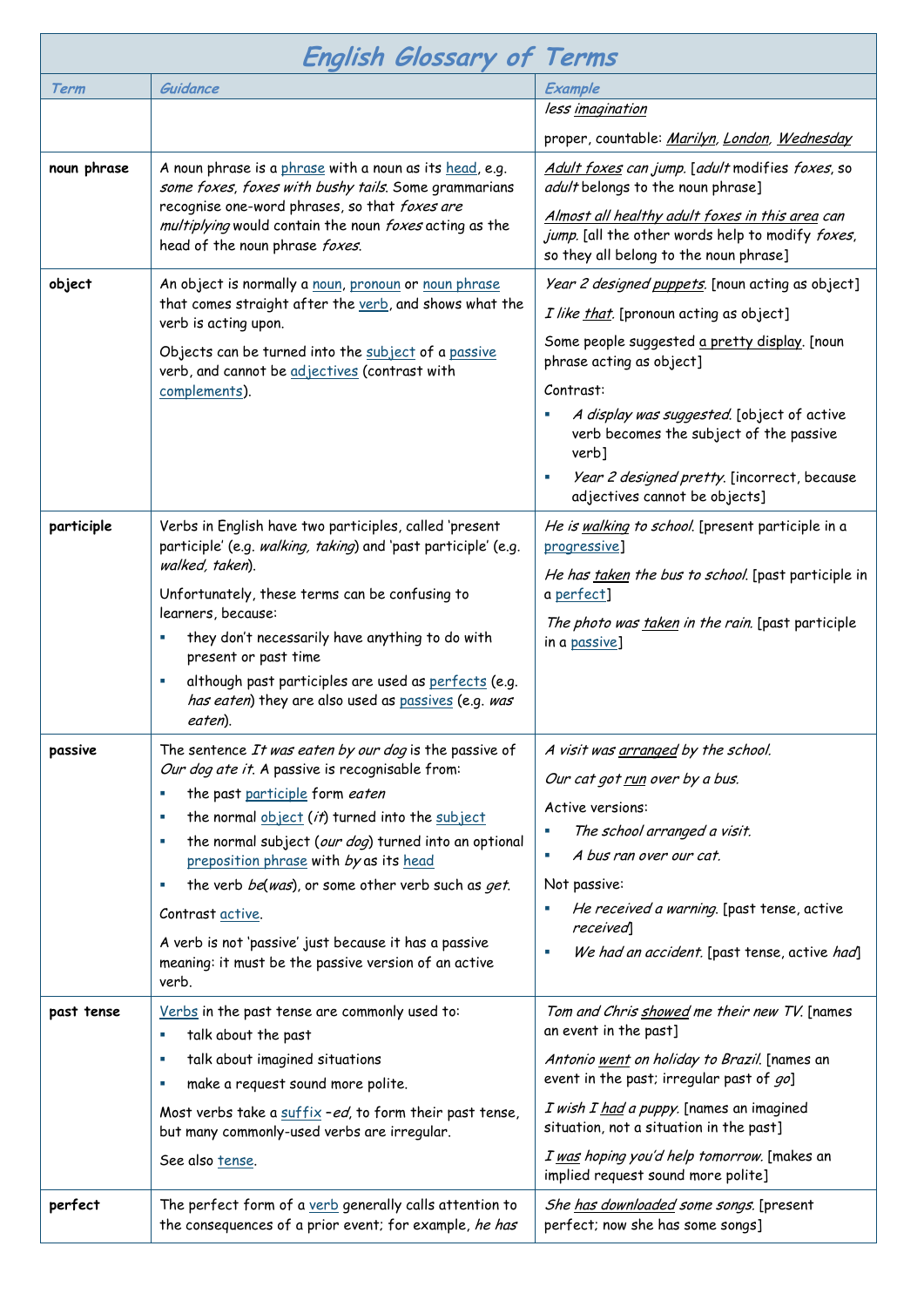|                       | <b>English Glossary of Terms</b>                                                                                                                                                                                                                                                                                                                                                                                                                                           |                                                                                                                                                                                                                                                     |
|-----------------------|----------------------------------------------------------------------------------------------------------------------------------------------------------------------------------------------------------------------------------------------------------------------------------------------------------------------------------------------------------------------------------------------------------------------------------------------------------------------------|-----------------------------------------------------------------------------------------------------------------------------------------------------------------------------------------------------------------------------------------------------|
| Term                  | Guidance                                                                                                                                                                                                                                                                                                                                                                                                                                                                   | Example                                                                                                                                                                                                                                             |
|                       | gone to lunch implies that he is still away, in contrast<br>with he went to lunch. 'Had gone to lunch' takes a past<br>time point (i.e. when we arrived) as its reference point<br>and is another way of establishing time relations in a<br>text. The perfect tense is formed by:<br>turning the verb into its past participle inflection<br>adding a form of the verb have before it.<br>u,<br>It can also be combined with the progressive (e.g. he<br>has been going). | I had eaten lunch when you came. [past perfect;<br>I wasn't hungry when you came]                                                                                                                                                                   |
| phoneme               | A phoneme is the smallest unit of sound that signals a<br>distinct, contrasting meaning. For example:                                                                                                                                                                                                                                                                                                                                                                      | The word <i>cat</i> has three letters and three<br>phonemes: /kæt/                                                                                                                                                                                  |
|                       | /t/ contrasts with /k/ to signal the difference<br>between tap and cap<br>/t/ contrasts with /l/ to signal the difference                                                                                                                                                                                                                                                                                                                                                  | The word <i>catch</i> has five letters and three<br>phonemes: /katf/                                                                                                                                                                                |
|                       | between bought and ball.<br>It is this contrast in meaning that tells us there are                                                                                                                                                                                                                                                                                                                                                                                         | The word caught has six letters and three<br>phonemes: /ko:t/                                                                                                                                                                                       |
|                       | two distinct phonemes at work.<br>There are around 44 phonemes in English; the exact<br>number depends on regional accents. A single phoneme<br>may be represented in writing by one, two, three or<br>four letters constituting a single grapheme.                                                                                                                                                                                                                        |                                                                                                                                                                                                                                                     |
| phrase                | A phrase is a group of words that are grammatically<br>connected so that they stay together, and that expand<br>a single word, called the 'head'. The phrase is a noun<br>phrase if its head is a noun, a preposition phrase if its<br>head is a preposition, and so on; but if the head is a<br>verb, the phrase is called a clause. Phrases can be made<br>up of other phrases.                                                                                          | She waved to her mother. [a noun phrase, with<br>the noun mother as its head]<br>She waved to her mother. [a preposition phrase,<br>with the preposition to as its head]<br>She waved to her mother. [a clause, with the<br>verb waved as its head] |
| plural                | A plural noun normally has a $\frac{\text{suffix}}{\text{s}} - \text{s}$ or -es and means<br>'more than one'.                                                                                                                                                                                                                                                                                                                                                              | dogs [more than one dog]; boxes [more than one<br>box]                                                                                                                                                                                              |
|                       | There are a few nouns with different morphology in the<br>plural (e.g. mice, formulae).                                                                                                                                                                                                                                                                                                                                                                                    | mice [more than one mouse]                                                                                                                                                                                                                          |
| possessive            | A possessive can be:                                                                                                                                                                                                                                                                                                                                                                                                                                                       | Tarig's book [Tarig has the book]                                                                                                                                                                                                                   |
|                       | a noun followed by an apostrophe, with or without s                                                                                                                                                                                                                                                                                                                                                                                                                        | The boys' arrival [the boys arrive]                                                                                                                                                                                                                 |
|                       | a possessive pronoun.                                                                                                                                                                                                                                                                                                                                                                                                                                                      | His obituary [the obituary is about him]                                                                                                                                                                                                            |
|                       | The relation expressed by a possessive goes well beyond<br>ordinary ideas of 'possession'. A possessive may act as a<br>determiner.                                                                                                                                                                                                                                                                                                                                        | That essay is mine. [I wrote the essay]                                                                                                                                                                                                             |
| prefix                | A prefix is added at the beginning of a word in order to<br>turn it into another word.                                                                                                                                                                                                                                                                                                                                                                                     | overtake, disappear                                                                                                                                                                                                                                 |
|                       | Contrast suffix.                                                                                                                                                                                                                                                                                                                                                                                                                                                           |                                                                                                                                                                                                                                                     |
| preposition           | A preposition links a following noun, pronoun or noun<br>phrase to some other word in the sentence. Prepositions<br>often describe locations or directions, but can describe<br>other things, such as relations of time.                                                                                                                                                                                                                                                   | Tom waved goodbye to Christy. She'll be back<br>from Australia in two weeks.<br>I haven't seen my dog since this morning.                                                                                                                           |
|                       | Words like before or since can act either as<br>prepositions or as conjunctions.                                                                                                                                                                                                                                                                                                                                                                                           | Contrast: I'm going, since no-one wants me here!<br>[conjunction: links two clauses]                                                                                                                                                                |
| preposition<br>phrase | A preposition phrase has a preposition as its head<br>followed by a noun, pronoun or noun phrase.                                                                                                                                                                                                                                                                                                                                                                          | He was in bed.<br>I met them after the party.                                                                                                                                                                                                       |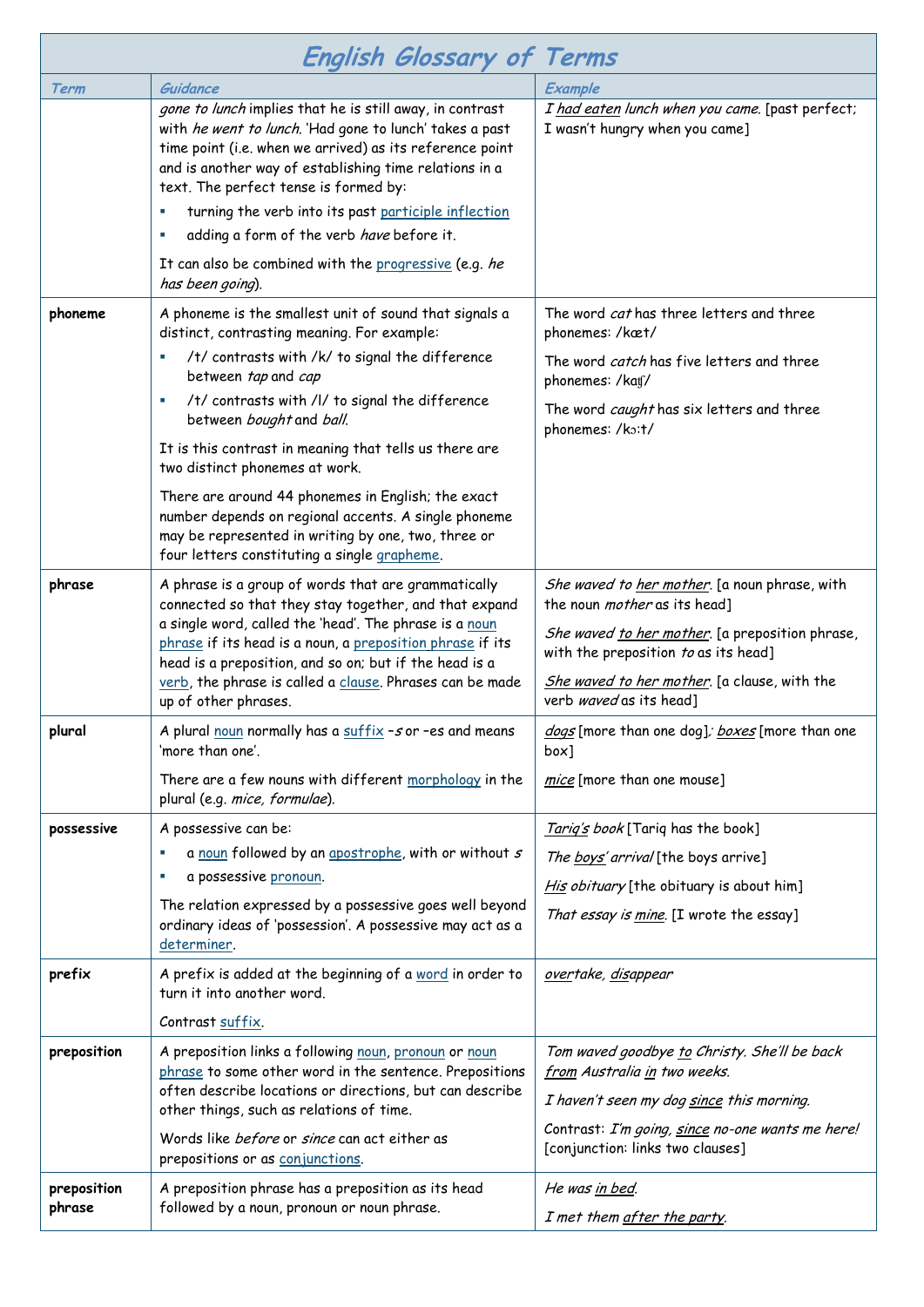|                                  | <b>English Glossary of Terms</b>                                                                                                                                                                                                                                                                                                                                                                |                                                                                                                                                                                                                   |
|----------------------------------|-------------------------------------------------------------------------------------------------------------------------------------------------------------------------------------------------------------------------------------------------------------------------------------------------------------------------------------------------------------------------------------------------|-------------------------------------------------------------------------------------------------------------------------------------------------------------------------------------------------------------------|
| Term                             | Guidance                                                                                                                                                                                                                                                                                                                                                                                        | Example                                                                                                                                                                                                           |
| present<br>tense                 | Verbs in the present tense are commonly used to:<br>talk about the present<br>talk about the future.                                                                                                                                                                                                                                                                                            | Jamal goes to the pool every day. [describes a<br>habit that exists now]<br>He can swim. [describes a state that is true now]                                                                                     |
|                                  | They may take a suffix $-\mathcal{S}$ (depending on the subject).                                                                                                                                                                                                                                                                                                                               | The bus <i>arrives</i> at three. [scheduled now]                                                                                                                                                                  |
|                                  | See also tense.                                                                                                                                                                                                                                                                                                                                                                                 | My friends are coming to play. [describes a plan<br>in progress now]                                                                                                                                              |
| progressive                      | The progressive (also known as the 'continuous') form of<br>a verb generally describes events in progress. It is<br>formed by combining the verb's present participle (e.g.<br>singing) with a form of the verb be (e.g. he was singing).<br>The progressive can also be combined with the perfect<br>(e.g. he has been singing).                                                               | Michael is singing in the store room. [present<br>progressive]<br>Amanda was making a patchwork quilt. [past<br>progressive]<br>Usha had been practising for an hour when I<br>called. [past perfect progressive] |
| pronoun                          | Pronouns are normally used like nouns, except that:                                                                                                                                                                                                                                                                                                                                             | Amanda waved to Michael.                                                                                                                                                                                          |
|                                  | they are grammatically more specialised                                                                                                                                                                                                                                                                                                                                                         | She waved to him.                                                                                                                                                                                                 |
|                                  | it is harder to modify them<br>In the examples, each sentence is written twice: once<br>with nouns, and once with pronouns (underlined). Where                                                                                                                                                                                                                                                  | John's mother is over there. His mother is over<br>there.                                                                                                                                                         |
|                                  | the same thing is being talked about, the words are<br>shown in bold.                                                                                                                                                                                                                                                                                                                           | The visit will be an overnight visit. This will be an<br>overnight visit.                                                                                                                                         |
|                                  |                                                                                                                                                                                                                                                                                                                                                                                                 | <b>Simon</b> is the person: <b>Simon</b> broke it. He is the<br>one who broke it.                                                                                                                                 |
| punctuation                      | Punctuation includes any conventional features of<br>writing other than spelling and general layout: the<br>standard punctuation marks . , ; : ? ! - - ( ) " "'', and<br>also word-spaces, capital letters, apostrophes,<br>paragraph breaks and bullet points. One important role<br>of punctuation is to indicate sentence boundaries.                                                        | <u>"I'm g</u> oin <u>g out, Usha, and I won't be long," M</u> um<br>said.                                                                                                                                         |
| <b>Received</b><br>Pronunciation | Received Pronunciation (often abbreviated to RP) is an<br>accent which is used only by a small minority of English<br>speakers in England. It is not associated with any one<br>region. Because of its regional neutrality, it is the<br>accent which is generally shown in dictionaries in the UK<br>(but not, of course, in the USA). RP has no special<br>status in the national curriculum. |                                                                                                                                                                                                                   |
| register                         | Classroom lessons, football commentaries and novels use<br>different registers of the same language, recognised by<br>differences of vocabulary and grammar. Registers are<br>'varieties' of a language which are each tied to a range<br>of uses, in contrast with dialects, which are tied to                                                                                                 | I regret to inform you that Mr Joseph Smith has<br>passed away. [formal letter]<br>Have you heard that Joe has died? [casual<br>speech]                                                                           |
|                                  | groups of users.                                                                                                                                                                                                                                                                                                                                                                                | Joe falls down and dies, centre stage. [stage<br>direction]                                                                                                                                                       |
| relative<br>clause               | A relative clause is a special type of subordinate clause<br>that modifies a noun. It often does this by using a<br>relative pronoun such as who or that to refer back to<br>that noun, though the relative pronoun that is often<br>omitted.                                                                                                                                                   | That's the boy who lives near school. [who refers<br>back to boy]<br>The prize that I won was a book. [that refers<br>back to prize]                                                                              |
|                                  | A relative clause may also be attached to a clause. In<br>that case, the pronoun refers back to the whole clause,<br>rather than referring back to a noun.                                                                                                                                                                                                                                      | The prize $I$ won was a book. [the pronoun that is<br>omitted]<br>Tom broke the game, which annoyed Ali. [which                                                                                                   |
|                                  | In the examples, the relative clauses are underlined,                                                                                                                                                                                                                                                                                                                                           | refers back to the whole clause]                                                                                                                                                                                  |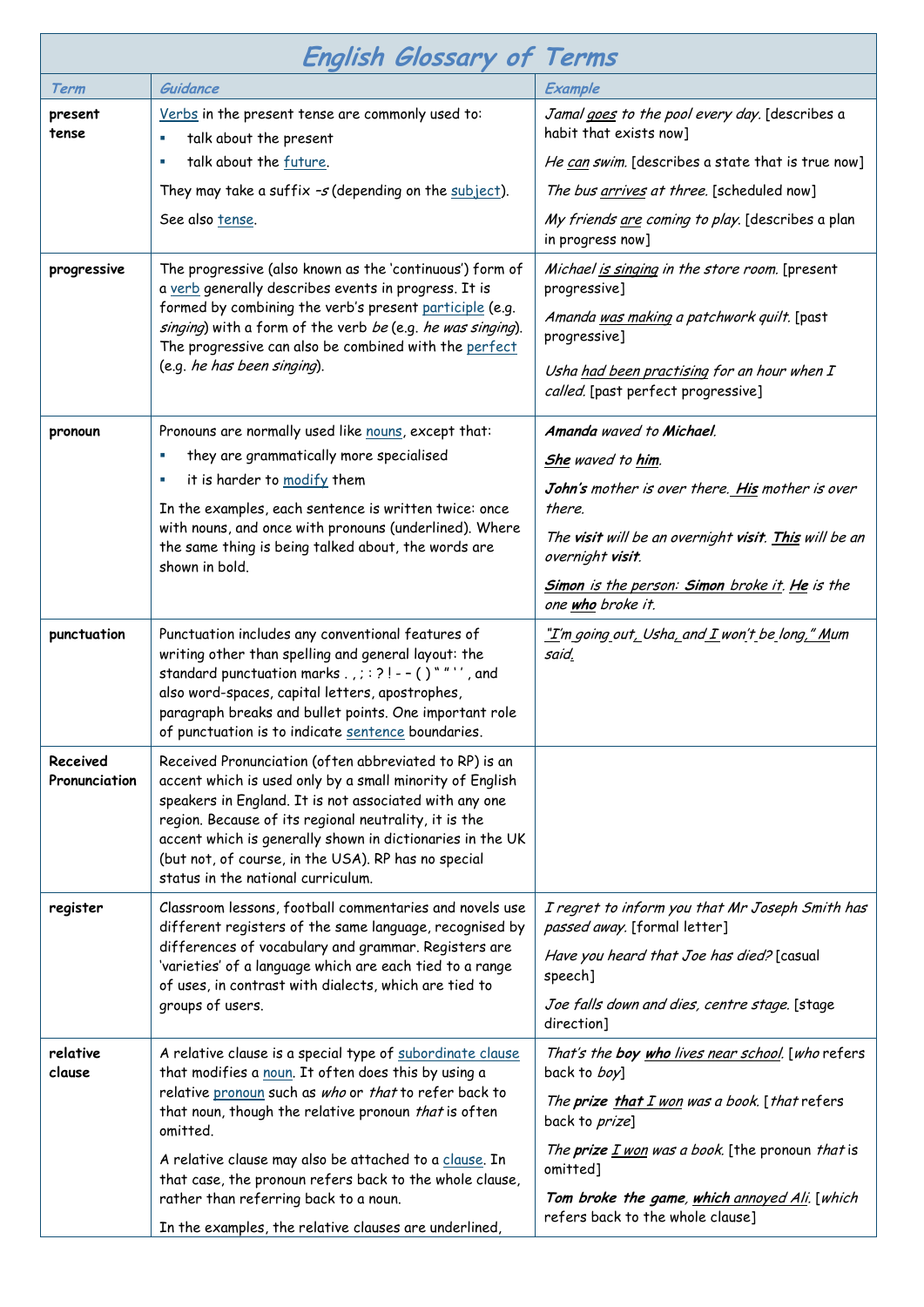|                     | <b>English Glossary of Terms</b>                                                                                                                                                                                                                                                                                                                                                                                                                                                                                                                                                                                                                                                        |                                                                                                                                                                                                                                                                                                                                                                                                                                                                                                                                                                                                                                                                                                                                                       |
|---------------------|-----------------------------------------------------------------------------------------------------------------------------------------------------------------------------------------------------------------------------------------------------------------------------------------------------------------------------------------------------------------------------------------------------------------------------------------------------------------------------------------------------------------------------------------------------------------------------------------------------------------------------------------------------------------------------------------|-------------------------------------------------------------------------------------------------------------------------------------------------------------------------------------------------------------------------------------------------------------------------------------------------------------------------------------------------------------------------------------------------------------------------------------------------------------------------------------------------------------------------------------------------------------------------------------------------------------------------------------------------------------------------------------------------------------------------------------------------------|
| Term                | Guidance                                                                                                                                                                                                                                                                                                                                                                                                                                                                                                                                                                                                                                                                                | Example                                                                                                                                                                                                                                                                                                                                                                                                                                                                                                                                                                                                                                                                                                                                               |
|                     | and both the pronouns and the words they refer back<br>to are in bold.                                                                                                                                                                                                                                                                                                                                                                                                                                                                                                                                                                                                                  |                                                                                                                                                                                                                                                                                                                                                                                                                                                                                                                                                                                                                                                                                                                                                       |
| root word           | Morphology breaks words down into root words, which<br>can stand alone, and suffixes or prefixes which can't.<br>For example, help is the root word for other words in<br>its word family such as helpful and helpless, and also for<br>its inflections such as helping. Compound words (e.g.<br>help-desk) contain two or more root words. When<br>looking in a dictionary, we sometimes have to look for<br>the root word (or words) of the word we are interested<br>in.                                                                                                                                                                                                             | played [the root word is play]<br>unfair [the root word is fair]<br>football [the root words are foot and ball]                                                                                                                                                                                                                                                                                                                                                                                                                                                                                                                                                                                                                                       |
| schwa               | The name of a vowel sound that is found only in<br>unstressed positions in English. It is the most common<br>vowel sound in English.<br>It is written as $/9/$ in the International Phonetic<br>Alphabet. In the English writing system, it can be<br>written in many different ways.                                                                                                                                                                                                                                                                                                                                                                                                   | /əlpŋ/ [along]<br>/b^tə/ [butter]<br>/dokta/ [doctor]                                                                                                                                                                                                                                                                                                                                                                                                                                                                                                                                                                                                                                                                                                 |
| sentence            | A sentence is a group of words which are grammatically<br>connected to each other but not to any words outside<br>the sentence.<br>The form of a sentence's main clause shows whether it<br>is being used as a statement, a question, a command or<br>an exclamation.<br>A sentence may consist of a single clause or it may<br>contain several clauses held together by subordination<br>or co-ordination. Classifying sentences as 'simple',<br>'complex' or 'compound' can be confusing, because a<br>'simple' sentence may be complicated, and a 'complex'<br>one may be straightforward. The terms 'single-clause<br>sentence' and 'multi-clause sentence' may be more<br>helpful. | John went to his friend's house. He stayed there<br>till tea-time.<br>John went to his friend's house, he stayed there<br>till tea-time. [This is a 'comma splice', a common<br>error in which a comma is used where either a<br>full stop or a semi-colon is needed to indicate the<br>lack of any grammatical connection between the<br>two clauses.]<br>You are my friend. [statement]<br>Are you my friend? [question]<br>Be my friend! [command]<br>What a good friend you are! [exclamation]<br>Ali went home on his bike to his goldfish and his<br>current library book about pets. [single-clause<br>sentence]<br>She went shopping but took back everything she<br>had bought because she didn't like any of it.<br>[multi-clause sentence] |
| split digraph       | See digraph.                                                                                                                                                                                                                                                                                                                                                                                                                                                                                                                                                                                                                                                                            |                                                                                                                                                                                                                                                                                                                                                                                                                                                                                                                                                                                                                                                                                                                                                       |
| Standard<br>English | Standard English can be recognised by the use of a very<br>small range of forms such as those books, I did it and I<br>wasn't doing anything (rather than their non-Standard<br>equivalents); it is not limited to any particular accent. It<br>is the variety of English which is used, with only minor<br>variation, as a major world language. Some people use<br>Standard English all the time, in all situations from the<br>most casual to the most formal, so it covers most<br>registers. The aim of the national curriculum is that<br>everyone should be able to use Standard English as<br>needed in writing and in relatively formal speaking.                              | I did it because they were not willing to<br>undertake any more work on those houses.<br>[formal Standard English]<br>I did it cos they wouldn't do any more work on<br>those houses. [casual Standard English]<br>I done it cos they wouldn't do no more work on<br>them houses. [casual non-Standard English]                                                                                                                                                                                                                                                                                                                                                                                                                                       |
| stress              | A syllable is stressed if it is pronounced more<br>forcefully than the syllables next to it. The other<br>syllables are unstressed.                                                                                                                                                                                                                                                                                                                                                                                                                                                                                                                                                     | <u>about</u><br><u>vis</u> it                                                                                                                                                                                                                                                                                                                                                                                                                                                                                                                                                                                                                                                                                                                         |
| subject             | The subject of a verb is normally the noun, noun phrase<br>or pronoun that names the 'do-er' or 'be-er'. The                                                                                                                                                                                                                                                                                                                                                                                                                                                                                                                                                                            | Rula's mother went out.                                                                                                                                                                                                                                                                                                                                                                                                                                                                                                                                                                                                                                                                                                                               |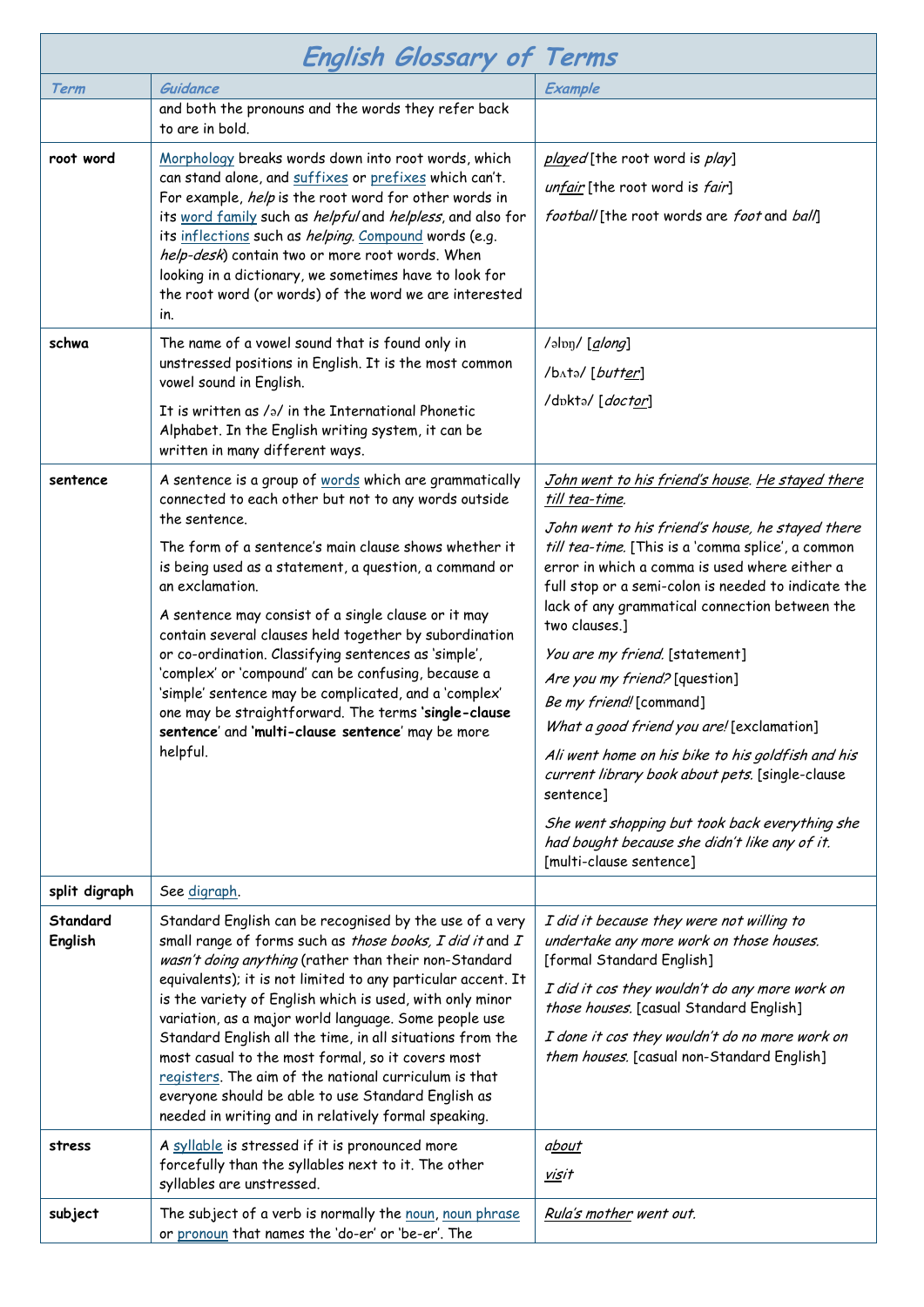|                       | <b>English Glossary of Terms</b>                                                                                                                                         |                                                                                |
|-----------------------|--------------------------------------------------------------------------------------------------------------------------------------------------------------------------|--------------------------------------------------------------------------------|
| Term                  | Guidance                                                                                                                                                                 | Example                                                                        |
|                       | subject's normal position is:                                                                                                                                            | That is uncertain.                                                             |
|                       | just before the verb in a statement<br>just after the auxiliary verb, in a question.                                                                                     | The children will study the animals.                                           |
|                       |                                                                                                                                                                          | Will the children study the animals?                                           |
|                       | Unlike the verb's object and complement, the subject<br>can determine the form of the verb (e.g. $I$ am, you are).                                                       |                                                                                |
| subjunctive           | In some languages, the inflections of a verb include a                                                                                                                   | The school requires that all pupils be honest.                                 |
|                       | large range of special forms which are used typically in<br>subordinate clauses, and are called 'subjunctives'.<br>English has very few such forms and those it has tend | The school rules demand that pupils not enter<br>the gym at lunchtime.         |
|                       | to be used in rather formal styles.                                                                                                                                      | If Zoë were the class president, things would be<br>much better.               |
| subordinate,          | A subordinate word or phrase tells us more about the                                                                                                                     | big dogs [big is subordinate to dogs]                                          |
| subordination         | meaning of the word it is subordinate to. Subordination<br>can be thought of as an unequal relationship between a                                                        | Big dogs need long walks. [big dogs and long walks<br>are subordinate to need] |
|                       | subordinate word and a main word. For example:<br>an adjective is subordinate to the noun it modifies                                                                    | We can watch TV when we've finished. [when                                     |
|                       | subjects and objects are subordinate to their                                                                                                                            | we've finished is subordinate to watch]                                        |
|                       | verbs.<br>Subordination is much more common than the equal                                                                                                               |                                                                                |
|                       | relationship of co-ordination.                                                                                                                                           |                                                                                |
|                       | See also subordinate clause.                                                                                                                                             |                                                                                |
| subordinate<br>clause | A clause which is subordinate to some other part of the<br>same sentence is a subordinate clause; for example, in                                                        | That's the street where Ben lives. [relative<br>clause; modifies street]       |
|                       | The apple that $I$ ate was sour, the clause that $I$ ate is<br>subordinate to apple (which it modifies). Subordinate                                                     | He watched her as she disappeared [adverbial:<br>modifies watched              |
|                       | clauses contrast with co-ordinate clauses as in It was<br>sour but looked very tasty. (Contrast: main clause)                                                            | What you said was very nice. [acts as subject of<br>$\mathit{was}$ ]           |
|                       | However, clauses that are directly quoted as direct<br>speech are not subordinate clauses.                                                                               | She noticed an hour had passed. [acts as object<br>of noticed]                 |
|                       |                                                                                                                                                                          | Not subordinate: He shouted, "Look out!"                                       |
| suffix                | A suffix is an 'ending', used at the end of one word to                                                                                                                  | call - called                                                                  |
|                       | turn it into another word. Unlike root words, suffixes<br>cannot stand on their own as a complete word.                                                                  | teach - teacher [turns a verb into a noun]                                     |
|                       | Contrast prefix.                                                                                                                                                         | terror - terrorise [turns a noun into a verb]                                  |
|                       |                                                                                                                                                                          | green - greenish [leaves word class unchanged]                                 |
| syllable              | A syllable sounds like a beat in a word. Syllables consist                                                                                                               | Cat has one syllable.                                                          |
|                       | of at least one vowel, and possibly one or more                                                                                                                          | Fairy has two syllables.                                                       |
|                       | consonants.                                                                                                                                                              | Hippopotamus has five syllables.                                               |
| synonym               | Two words are synonyms if they have the same meaning,                                                                                                                    | talk - speak                                                                   |
|                       | or similar meanings. Contrast antonym.                                                                                                                                   | old - elderly                                                                  |
| tense                 | In English, tense is the choice between present and                                                                                                                      | He studies. [present tense - present time]                                     |
|                       | past verbs, which is special because it is signalled by<br>inflections and normally indicates differences of time.                                                       | He studied yesterday. [past tense - past time]                                 |
|                       | In contrast, languages like French, Spanish and Italian,                                                                                                                 | He studies tomorrow, or else! [present tense -                                 |
|                       | have three or more distinct tense forms, including a<br>future tense. (See also: future.)                                                                                | future time]                                                                   |
|                       | The simple tenses (present and past) may be combined<br>in English with the perfect and progressive.                                                                     | He may study tomorrow. [present tense +<br>infinitive - future time]           |